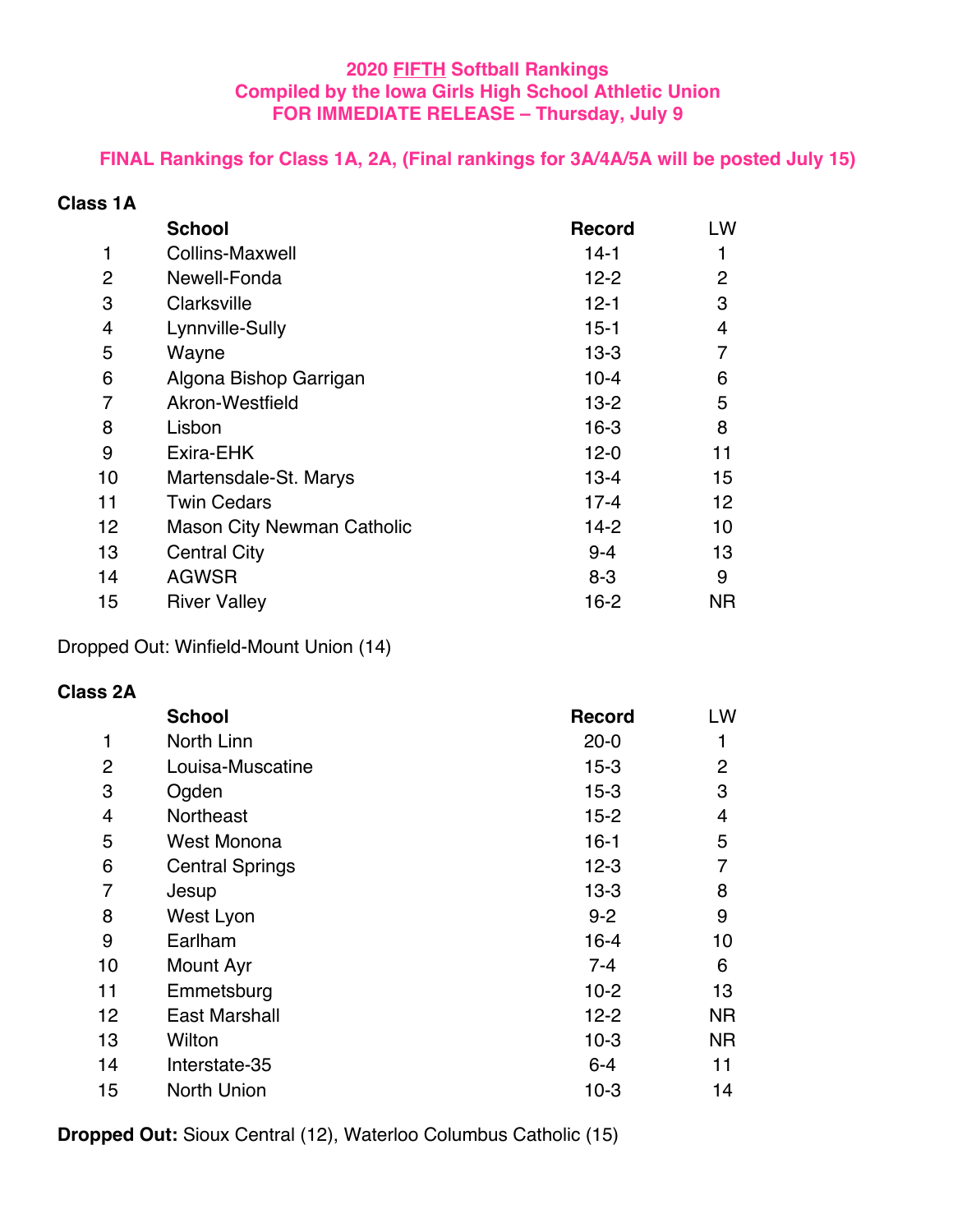| <b>Class 3A</b> |                                    |               |                |
|-----------------|------------------------------------|---------------|----------------|
|                 | <b>School</b>                      | <b>Record</b> | LW             |
| $\mathbf{1}$    | Albia                              | $14-1$        | 3              |
| 2               | Davenport Assumption               | $13 - 4$      | 1              |
| 3               | <b>Humboldt</b>                    | $15 - 1$      | $\overline{2}$ |
| $\overline{4}$  | Williamsburg                       | $18 - 4$      | 5              |
| 5               | <b>Mount Vernon</b>                | $15 - 4$      | 4              |
| 6               | Algona                             | $12 - 1$      | 6              |
| 7               | <b>West Liberty</b>                | $11 - 1$      | 7              |
| 8               | Anamosa                            | $11 - 1$      | 9              |
| 9               | North Polk                         | $14-2$        | 8              |
| 10              | <b>Spirit Lake</b>                 | $10 - 2$      | 10             |
| 11              | <b>Atlantic</b>                    | $14-1$        | 11             |
| 12              | Crestwood                          | $11 - 0$      | 12             |
| 13              | West Burlington/Notre Dame         | $10-2$        | 14             |
| 14              | Boyden-Hull/Rock Valley            | $9 - 1$       | NR.            |
| 15              | <b>Estherville-Lincoln Central</b> | $5 - 3$       | 15             |

# **Dropped Out: Solon (13)**

| <b>Class 4A</b> |                             |               |                 |
|-----------------|-----------------------------|---------------|-----------------|
|                 | <b>School</b>               | <b>Record</b> | LW              |
| 1               | Carlisle                    | $15 - 3$      | 1               |
| $\overline{2}$  | <b>West Delaware</b>        | $16 - 4$      | 4               |
| 3               | <b>North Scott</b>          | $12 - 6$      | $\overline{2}$  |
| $\overline{4}$  | <b>ADM</b>                  | $10-3$        | 3               |
| 5               | <b>Charles City</b>         | $10-2$        | 7               |
| 6               | Fairfield                   | $18-1$        | 9               |
| 7               | <b>Norwalk</b>              | $15 - 5$      | 10              |
| 8               | Sergeant Bluff-Luton        | $14 - 2$      | 6               |
| 9               | <b>Dallas Center-Grimes</b> | $14 - 7$      | 5               |
| 10              | Oskaloosa                   | $12 - 7$      | 8               |
| 11              | Winterset                   | $9-6$         | 12 <sup>2</sup> |
| 12              | <b>Western Dubuque</b>      | $9 - 3$       | 15              |
| 13              | <b>Ballard</b>              | $7-6$         | NR.             |
| 14              | <b>Burlington</b>           | $14 - 4$      | NR.             |
| 15              | Harlan                      | 12-4          | 13              |

# **Dropped Out: Bondurant-Farrar (11), Clear Creek-Amana (14)**